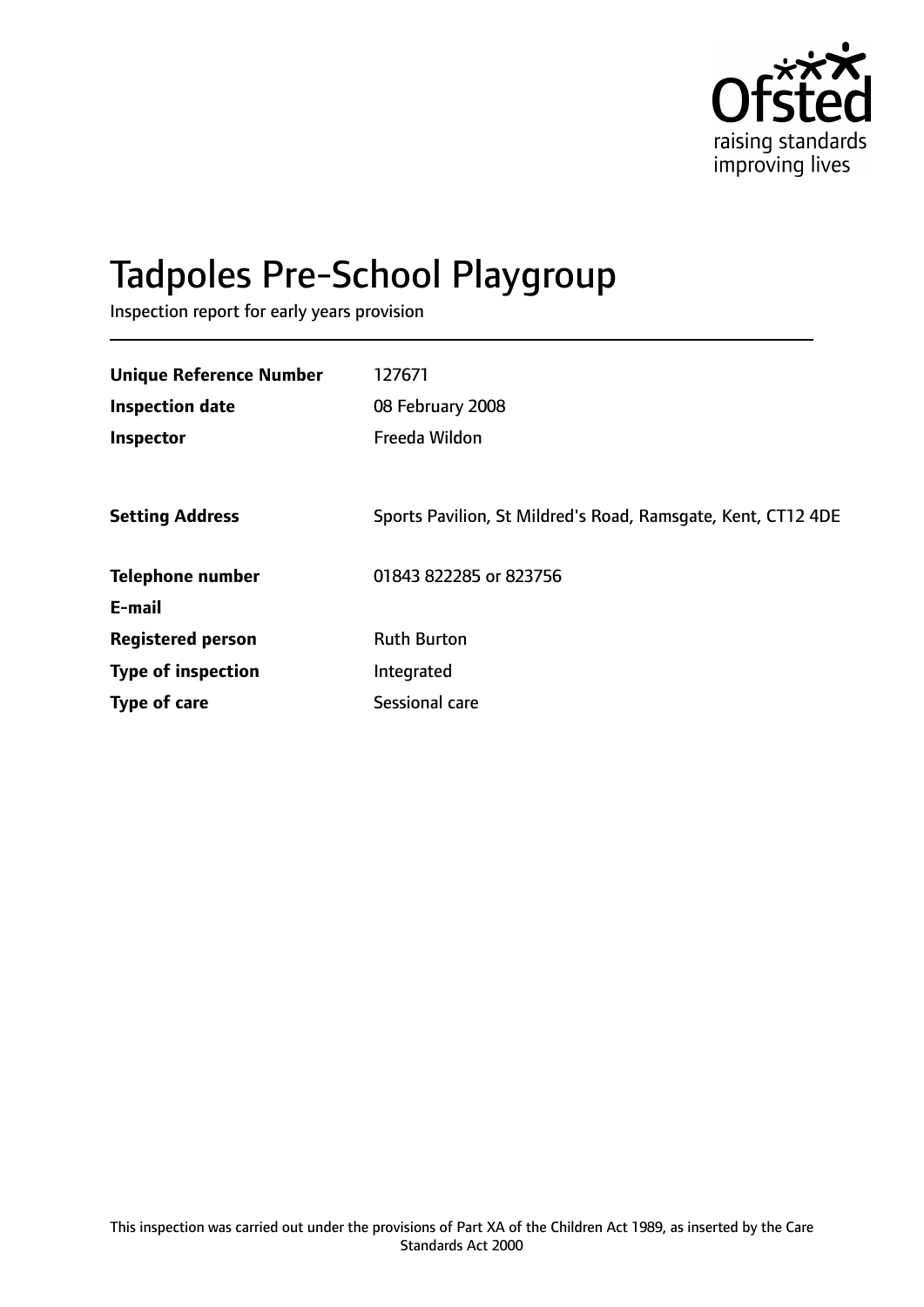#### **ABOUT THIS INSPECTION**

The purpose of this inspection is to assure government, parents and the public of the quality of childcare and, if applicable, of nursery education. The inspection was carried out under Part XA Children Act 1989 as introduced by the Care Standards Act 2000 and, where nursery education is provided, under Schedule 26 of the School Standards and Framework Act 1998.

This report details the main strengths and any areas for improvement identified during the inspection. The judgements included in the report are made in relation to the outcomes for children set out in the Children Act 2004; the National Standards for under 8s day care and childminding; and, where nursery education is provided, the *Curriculum guidance for the foundation stage.*

The report includes information on any complaints about the childcare provision which Ofsted has received since the last inspection or registration or 1 April 2004 whichever is the later.

#### **The key inspection judgements and what they mean**

*Outstanding: this aspect of the provision is of exceptionally high quality Good: this aspect of the provision is strong Satisfactory: this aspect of the provision is sound Inadequate: this aspect of the provision is not good enough*

For more information about early years inspections, please see the booklet *Are you ready for your inspection?* which is available from Ofsted's website: *www.ofsted.gov.uk.*

# **THE QUALITY AND STANDARDS OF THE CARE AND NURSERY EDUCATION**

On the basis of the evidence collected on this inspection:

The quality and standards of the care are good. The registered person meets the National Standards for under 8s day care and childminding.

The quality and standards of the nursery education are good.

#### **WHAT SORT OF SETTING IS IT?**

Tadpoles Pre-School is a privately owned pre-school and opened in 1995. It operates from a room of the sports pavilion in Minster, Kent. A maximum of 20 children may attend the pre-school at any one time. The pre-school operates term time only, Monday to Friday from 09:00 to 11:45 and on Tuesdays from 12:45 to 15:15. All children share access to an outdoor play area.

There are currently 31 children aged from two to four years on roll. Of these 20 receive funding for nursery education. The pre-school has experience supporting children with learning difficulties and/or disabilities and also children who speak English as an additional language.

The pre-school employs seven staff. Of these four, including the manager, hold appropriate early years qualifications. Two members of staff are working towards a qualification.

The setting receives support from a teacher from the Early Years Development and Childcare Partnership (EYDCP).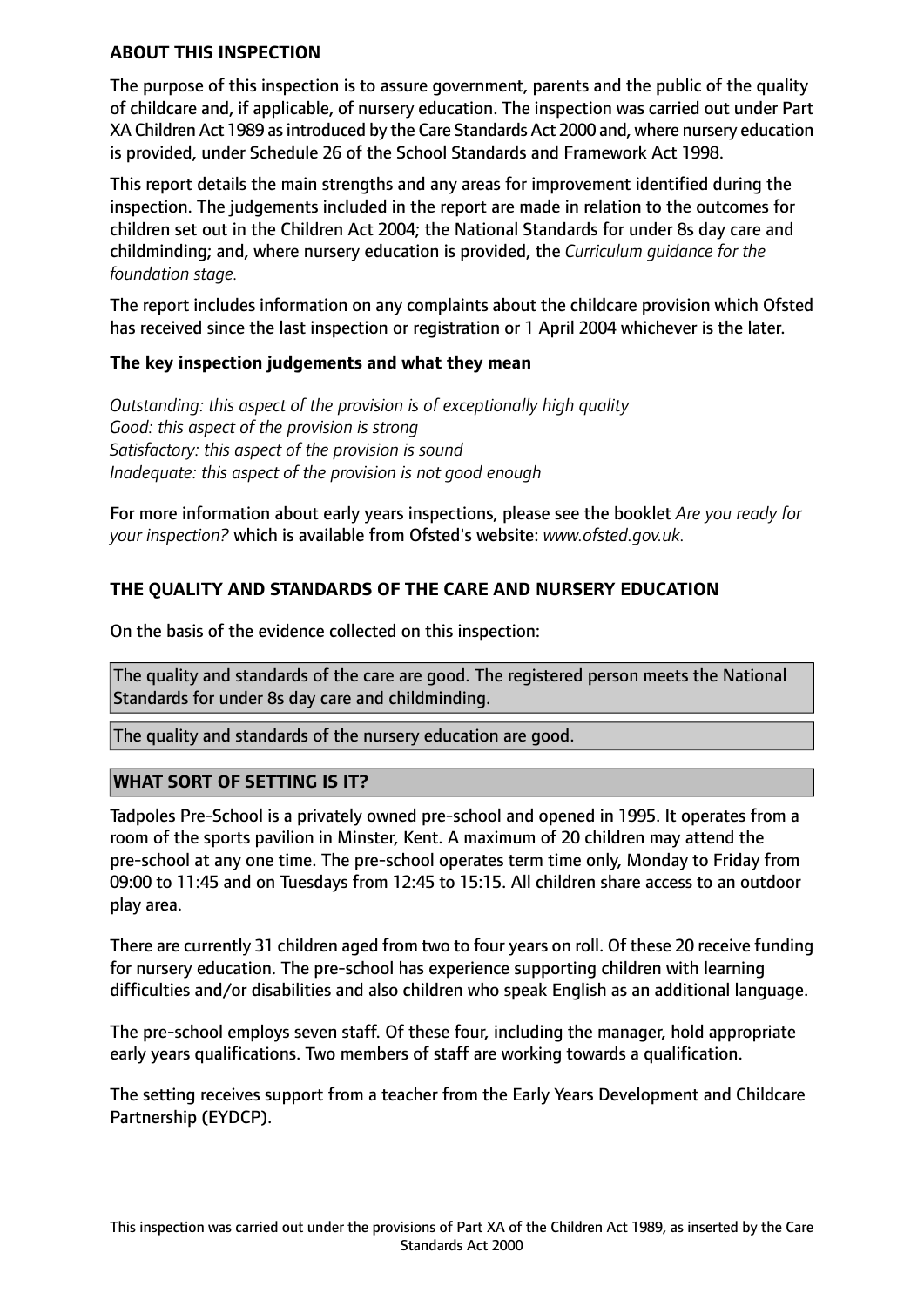#### **Helping children to be healthy**

The provision is good.

Children are cared for in a nurturing environment; staff are kind and caring. This benefits children and makes them feel secure. Effective procedures are in place to ensure that the premises are clean. Children learn about personal hygiene through the daily routine. Older children wash their hands before snack time and after using the toilet; they do this automatically and younger children do so with gentle reminders from staff. Children learn why good practice is important through activities and discussions with staff.

Children's good health is promoted because they know about healthy eating and what foods are good for them. They are provided with a selection of fresh fruit and vegetables and other healthy snacks. Milk and water is offered at snack times and they are able to access water from a dispenser when they feel thirsty. Children understand changes in their bodies. For example, they tell staff that they fell 'puffed' after exercising. Parents are informed about accidents on the day through written confidential records. This allows parents to continue the care at home. However, the system of recording accidents is not confidential. A sick child policy ensures that children are protected from infectious diseases. The provider has in place the necessary documentation to seek parental permission and to keep a record of medication, as yet this has not been required.

Children enjoy physical activities both inside and out each day. Children have access to an outdoor area and on suitable days children free flow inside to out. They are able to use their bodies in a variety of ways to promote their large muscle development. Children compete with their friends in races and join in sports days with another setting. This helps to develop sporting skills. Children confidently use bicycles and tricycles and show good co-ordination when steering and pedalling. Children enthusiastically join in action songs.

#### **Protecting children from harm or neglect and helping them stay safe**

The provision is good.

Children and parents are welcomed warmly. Informal daily risk assessments ensure that children are able to play safely. The resources are carefully selected to enable the children to initiate their own play. The room is set out attractively into different areas of learning and children are able to access the activities independently because the resources are kept at a low level. The pre-school is secure so children cannot leave without an authorised adult. When the main door is opened for free flow play, and at arrival and collection times the provider ensures that staff are effectively deployed to keep children safe.

Regular fire drills help children become familiar with the procedures so they learn how to leave the premises quickly and safely. Children learn how to keep themselves safe because staff give them gentle safety reminders throughout the sessions. For example, when playing on the trampoline and with chopsticks in the role play area. Written procedures and risk assessments are in place for outings to ensure children's safety when they are away from the pre-school.

Children's welfare is protected because staff are familiar with the signs and symptoms of abuse and neglect. Some of the staff have attended child protection training recently and have cascaded acquired information to other members of staff. There is current information to refer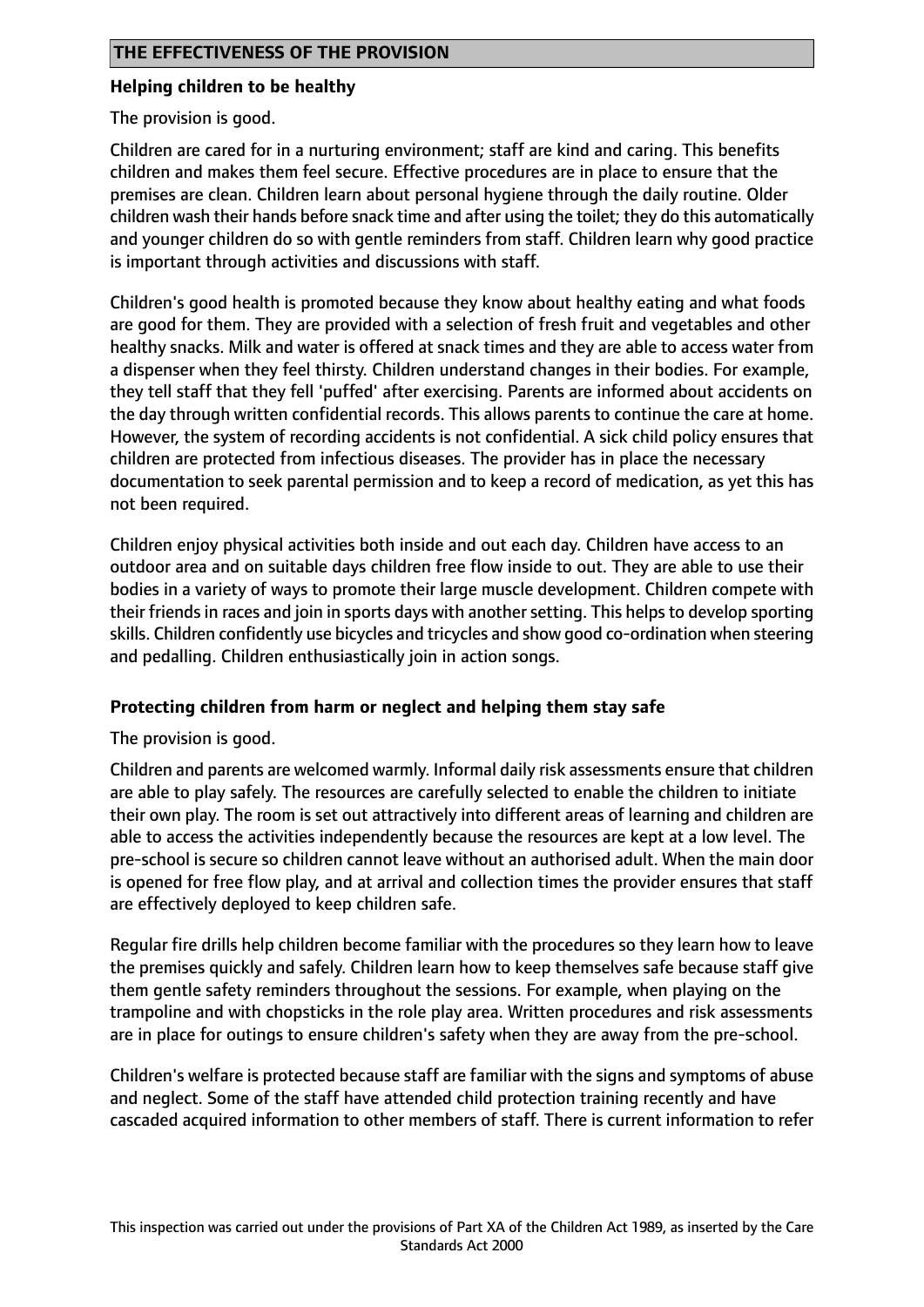and the child protection policy has been updated. The owner takes overall responsibility for child protection.

# **Helping children achieve well and enjoy what they do**

The provision is good.

Children arrive happily and are eager to play and learn. Staff are kind and caring in their interactions; for example, they show sensitivity when children have been away for a while through illness. Staff nurture children appropriately developing their self-esteem. They love to snuggle up to staff and listen to stories. Children's independence is well promoted. They visit the toilet when they have the need and help to clean the tables after snack time. Staff encourage children to do things for themselves rather that doing it for them, for example putting on coats and shoes for outdoor play.

All children are having a wonderful time; lots of raucous laughter as they play with their special friends. They sing songs and sing 'Happy Birthday' to their friends when they pretend play in the sand making cakes. Staff then select and provides activities, play opportunities to develop their language and mathematical thinking use their imagination and develop social relationships. Although staff are aware of Birth to three matters framework and understand how young children learn the plans are usually for the group, rather than for individuals; the adjustment to activities to address children's individual next steps is done informally.

#### Nursery Education

The quality of teaching and learning is good. All staff have a sound knowledge and understanding of the Foundation Stage and contribute ideas at regular meetings to plan activities for the children. They consider their key children's individual learning needs and include activities they think will help them progress in their planning. Staff communicate effectively with children; they extend their knowledge naturally; discussing with them what they are doing and asking them thought provoking questions as they play. Staff support children with additional learning needs well, enabling them to take a full and active role in the activities. The resources are easily accessible and children exercise considerable choice over which activities they undertake. Children are interested and happily engaged in their activities. Staff help children respond to boundaries of behaviour as set down. They are beginning to understand the need for self-discipline and consideration for others.

Children are relaxed and settled. This enables them to make good progress in their personal, social and emotional development. Children take turns and co-operate with each other to achieve a common goal, for example, completing a giant floor puzzle. They are confident in initiating their own learning, they are excited by the interesting activities. Children enjoy being independent; staff are always close by to help children who need it.

Children talk confidently in small groups and at circle time; they listen appropriately. They select and read books; they enjoy listening to, and joining in familiar stories. For example, they join in with words and actions about the story 'Goldielocks'. Children have access to a good selection of books both fictional and factual and use books to refer to. Most children correctly identify their names as they self-register when they arrive. Children are able to talk about their likes and dislikes when they are asked what they thought about new equipment. Children are sociable, they chat with their friends and staff at the snack table. They chat about past events, for example, they recall the ingredients used to make pancakes and linked it with the story about pancakes. Children have many opportunities to write for a purpose, they write in the role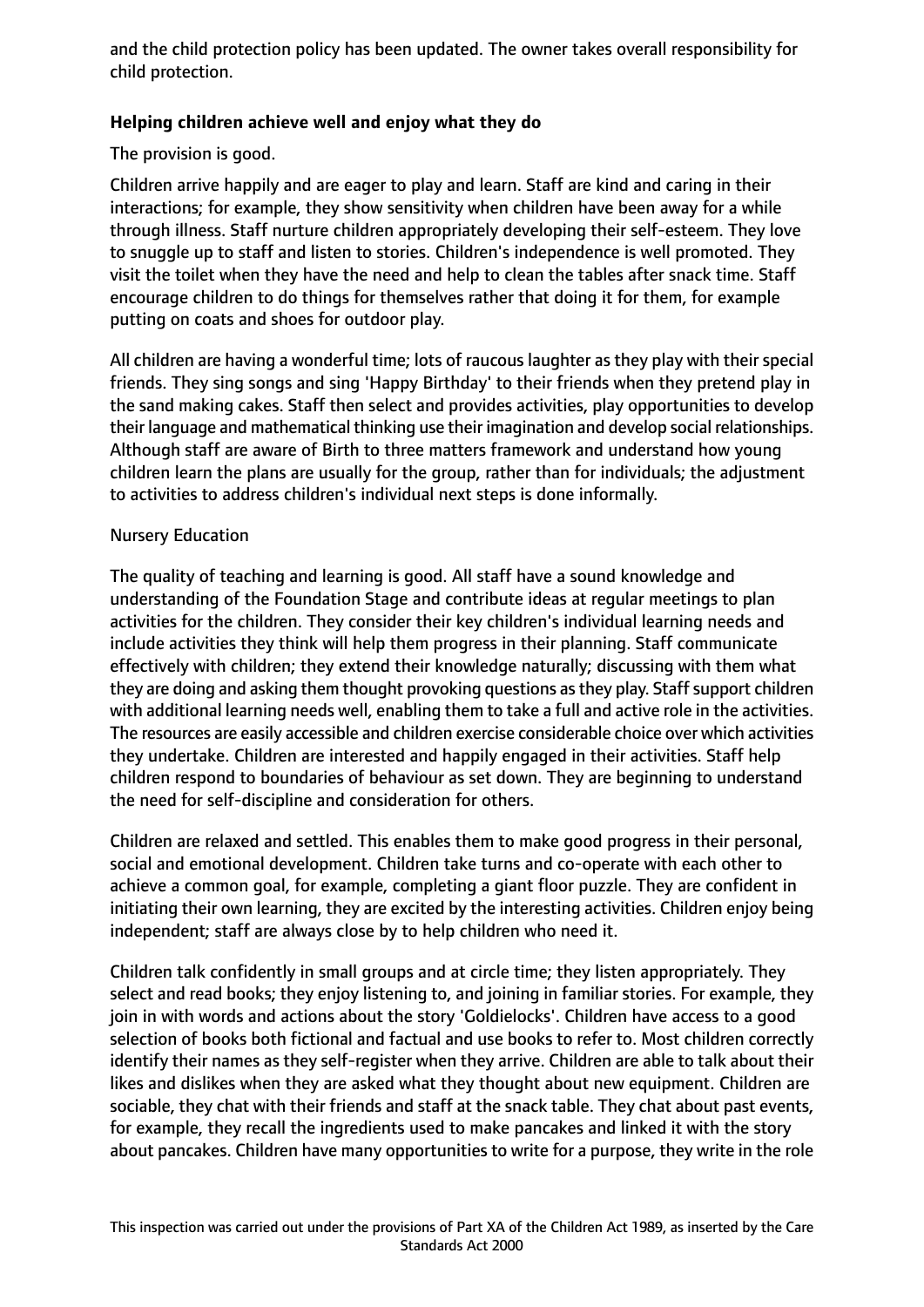play area taking orders for the restaurant. Staff provide opportunities for children to learn that writing can be in other languages other than in English. Staff encourage children to look at print, making references to a 'Birthday chart' and to writing on packets of food brought in to celebrate Chinese New Year.

Children can count confidently and show increasing skills in recognising and using numbers to support their play. They confidently count how many children are present and discuss more and less. Staff use mathematical language and discuss shapes and sizes as children play in the sand. Staff introduce halves and quarters as the children share out sand Birthday cakes. At the same time they are developing an awareness of measure when filling and emptying containers. Children are learning about concepts of time as staff frequently refer to the time line and comparing it with the clock on the wall. Children learn through hands-on experience about living things. Photographic evidence shows children are interested in spiders and snakes visiting the setting. They plant seeds and watch the growth cycle. Children show interest in the bulldozer on a site near by and visit the site to find out how it works. This shows children's natural curiosity about their surroundings is supported by staff.

Staff make good use of the environment and provide a balance between supervised activities and allowing children freedom to create using their imagination, for example, painting and role play. They achieve well in this area because creativity is valued by staff. They are able to use the digital camera to record their art work and achievements. This shows awareness of technology. Children receive many opportunities to learn through their senses, feeling textures such as glue, feathers, sand and water. Children enjoy singing and dancing to music regularly. They enjoy vigorous exercise both inside and out. Children have good opportunities to develop their small muscle skills with a range of tools, such as, hammers, saws, scissors, cutters and knives at snack time.

#### **Helping children make a positive contribution**

# The provision is good.

Children's behaviour is good. Staff are highly effective in the way in which they help children understand the effect of unwanted behaviour through use of puppets and discussion about the pre-school's rules. As a result, they have a good understanding of what is right and wrong. Staff have attended training workshop 'power of puppets' and use the puppets to encourage good behaviour and to help children understand about feelings. The puppet 'Jean Claude' helps children understand that it is alright to have time by himself. The book area is organised so that children can have time to be by themselves, with a friend or close to an adult. Staff take into account children's individual circumstances and treat them accordingly.

Children's achievements are valued; their hard work is displayed and children are proud to show off their work. For example, showing their art work to an adult before it is set aside for drying. Children feel valued because staff consistently praise and encourage; valuing their efforts. Children use the digital camera to record their achievements and these are shared with parents in their 'achievement books'. Children co-operate well and show concern when they share a sad story at circle time. Children make choices and decisions about what and whom they play with. Consequently, children feel secure. The setting offers an inclusive service; all are welcome. Staff are able to support children with learning difficulties or disabilities and have a very willing attitude. Children with additional needs and children with English as an additional language are supported well because staff work closely with parents and outside agencies. Children benefit from a range of resources reflecting positive images, such as the diversity tree, books and dolls which promote a balanced view of society. Children benefit from visits to the local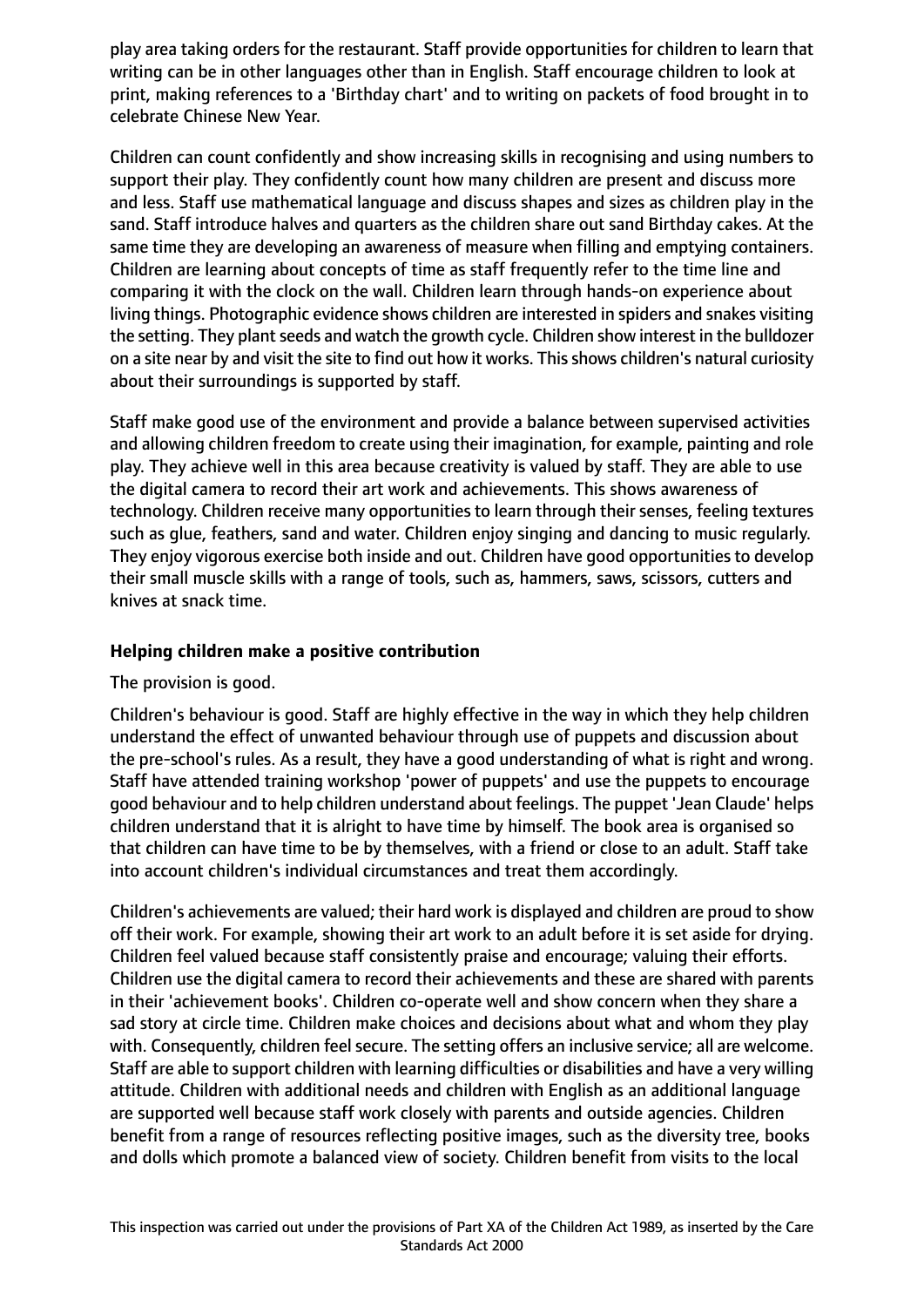community to help them discover the world around them. Children's spiritual, moral, social and cultural development is fostered.

The partnership with parents and carers is good. Parents are happy with the service and find the staff approachable. Parents receive good information on the Foundation Stage; the weekly activities plan is available to them. Parents together with staff complete and initial child's profiles to help staff provide an appropriate service for their child. The profiles in conjunction with the assessments records helps to plot child's progress. Parents regularly see the children's 'achievement books' and say that they find the information helpful. Staff value parents' knowledge and experience, and encourage them through notices to contribute to children's learning. As yet parents do not contribute to children's next steps, as a result, they are not fully involved in children's learning. A suggestion book is available to seek parents' views about the setting; no comments as yet. However, documentation shows that some parents are involved in evaluation of in some areas of learning, for example, the role play area.

#### **Organisation**

The organisation is good.

The organisation of the sessions provides a balance of individual choices, small group and whole group activities. The routine provides quiet times, active play and physical opportunities that children clearly enjoy. Procedures are in place to ensure all staff hold a current criminal records clearance and are suitable to look after children. Staff understand their roles and responsibilities and they all hold a relevant qualification. They are encouraged to attend courses and update their training. Staff turnover is low but procedures are in place for the recruiting of staff. Students who do not have police clearance are not left alone with children.

All required documents are in place for the safe and effective management of the setting, and stored confidentially. The owner ensures that the number of staff working directly with children is higher that the guidance and minimum ratios are maintained at all times. This benefits children enormously. The registration document, insurance and staff photographs are displayed for parents to see. The operational plan which includes the setting's policies are accessible to parents. The complaints procedure for parents reflects the new regulation and a log is prepared to record any complaints to share with parents.

The leadership and management are good. The owner takes responsibility for the day to day management of the pre-school. Several of the staff have been employed by the setting for many years providing consistent care for the children. Staff work well as a team. The owner and the staff are committed to provide good care and education for all children. Each member of staff receives an annual appraisal which identifies any training needs. The self-evaluation folder contains notes of any monitoring visits from external advisors. Strengths and weakness are identified and an action plan implemented for improvement. As key workers staff assess children's development and plan their next steps. All staff contribute to the long and medium planning at staff meetings; they contribute at the end of the sessions informally to the weekly plans. The weekly plan is completed by a designated member of staff and not all staff are fully involved. The weekly plan does not clearly show individual children's next steps, their interest and learning needs, most of this is committed to memory. Staff know the children well and adapt the activities to meet the individual needs. The provision meets the needs of the range of children for whom it provides.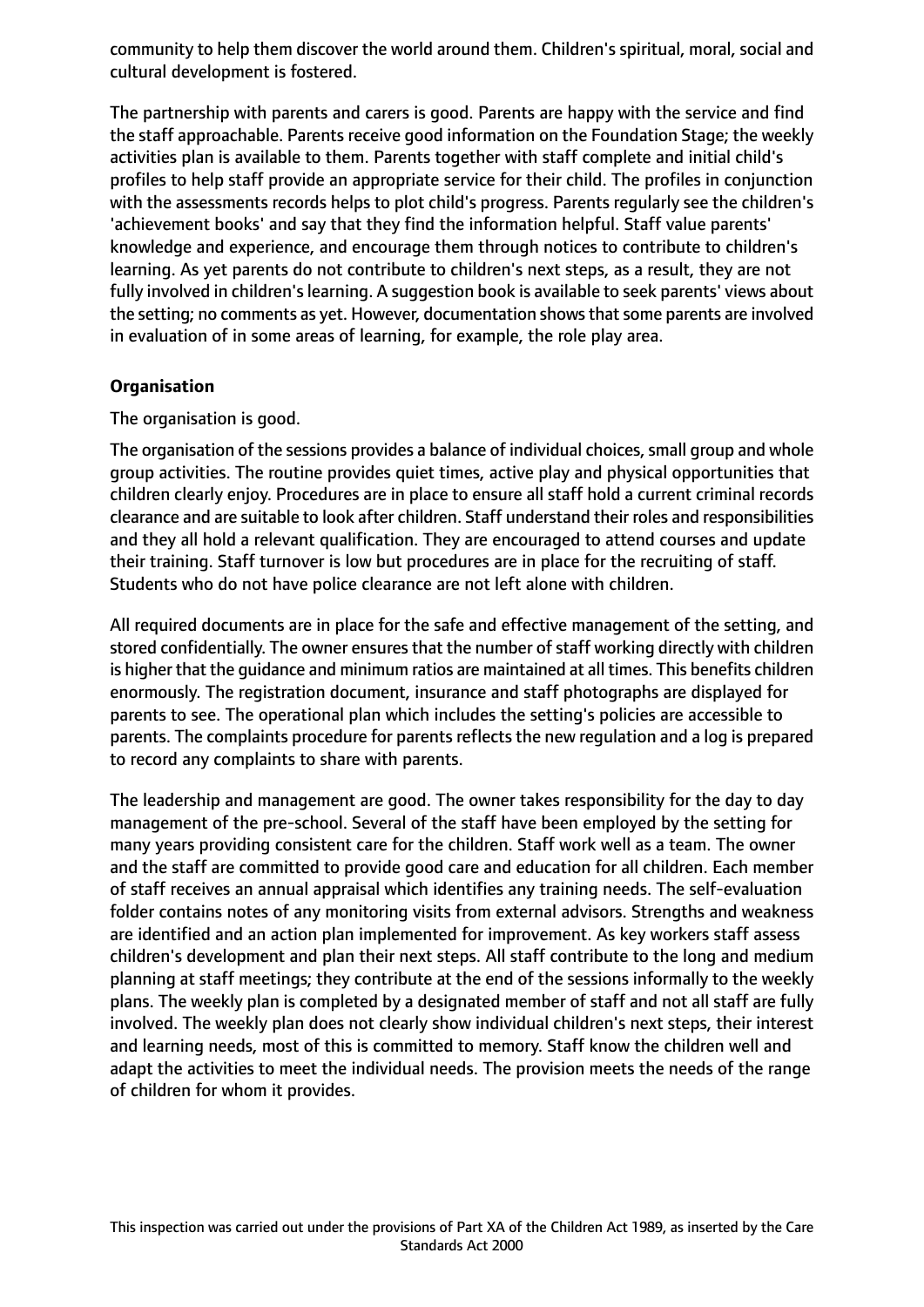#### **Improvements since the last inspection**

At the last care inspection two recommendations were made. They were to ensure that medication records contain sufficient details and ensure child protection policy contains sufficient detail. The medication records forms have been up dated with sufficient information and the child protection policy has been updated. Resulting to positive outcomes for children.

At the previous nursery education inspection there were two key issues identified to improve practice. These were to provide regular encouragement of more able children to recognise and form numbers and letters and write their own name during everyday activities and routines; develop the roll play area to provide an effective and stimulating resource that re-enforces all areas of learning, including current topics. Improvements have been made to the education program as a result, children are making good progress along the stepping stones towards the early goals.

#### **Complaints since the last inspection**

Since registration there have been no complaints made to Ofsted that required the provider or Ofsted to take any action in order to meet the National Standards.

The provider is required to keep a record of complaints made by parents, which they can see on request. The complaints record may contain complaints other than those made to Ofsted.

# **THE QUALITY AND STANDARDS OF THE CARE AND NURSERY EDUCATION**

On the basis of the evidence collected on this inspection:

The quality and standards of the care are good. The registered person meets the National Standards for under 8s day care and childminding.

The quality and standards of the nursery education are good.

#### **WHAT MUST BE DONE TO SECURE FUTURE IMPROVEMENT?**

#### **The quality and standards of the care**

To improve the quality and standards of care further the registered person should take account of the following recommendation(s):

- •continue to develop and implement appropriate systems of planning and assessment for children under 3 years by use of the Birth to three matters framework
- •ensure that accidents are recorded confidentially

#### **The quality and standards of the nursery education**

To improve the quality and standards of nursery education further the registered person should take account of the following recommendation(s):

•continue to develop partnership with parents and carers by providing them with more opportunities to contribute to their children's development records and to children's next steps